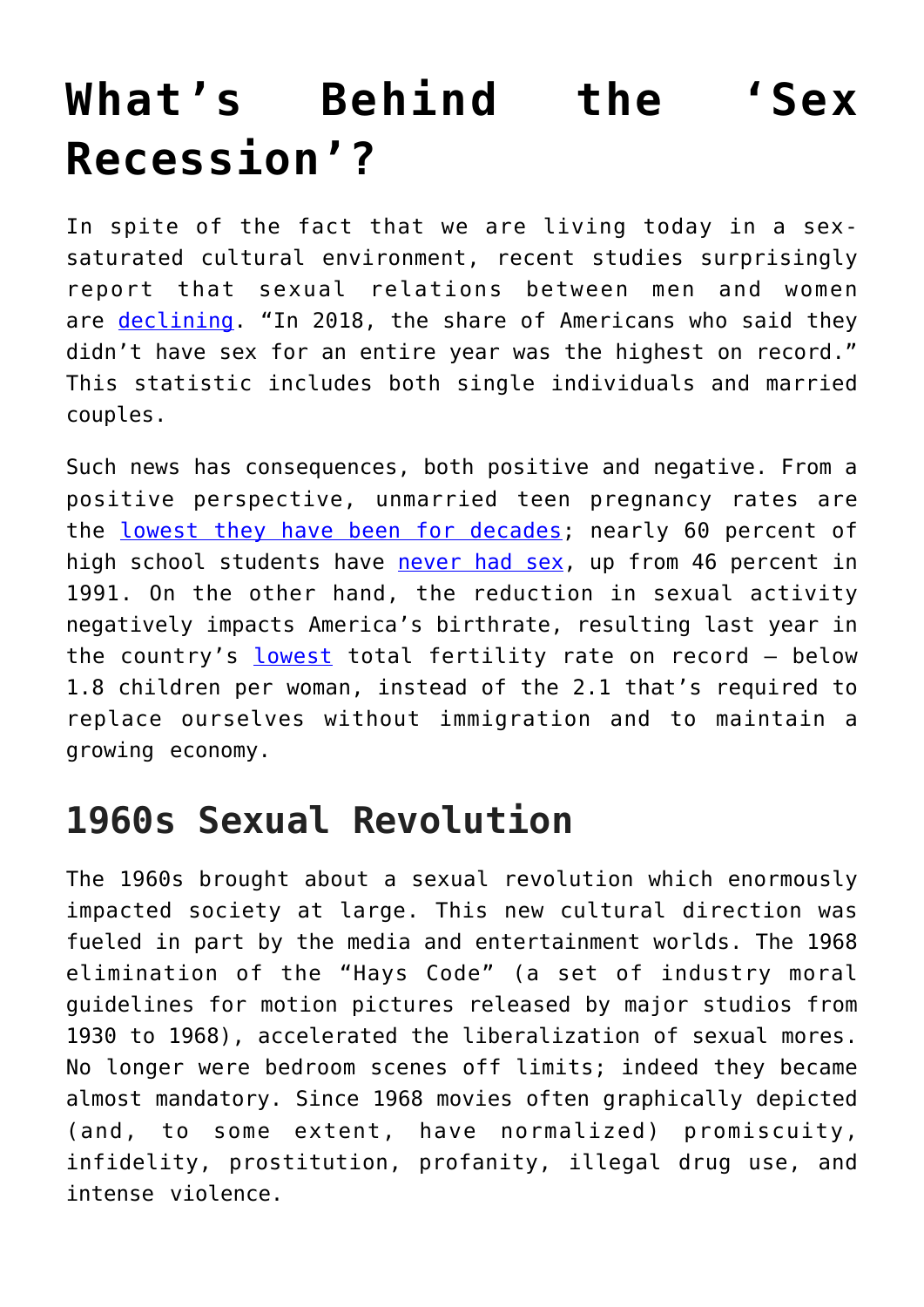Glamorized by the media and by celebrities, pre-marital and extra-marital affairs no longer carry the stigma of social disapproval or moral opprobrium. It is as though the ubiquitous use of sex in advertising, movies, television, and fashion – sex as entertainment, as economic incentive, as a substitute for thought, for communication, for edification – has given a public blessing to the use of sex as a crass commodity of self-gratification. This liberalization of sexual mores has now insinuated itself into public school programmes, creating an environment where sexual gratification is valued more than physical and emotional well-being.

However, in spite of this existing cultural narrative, it appears that the transformation of sex into a sport without rules – in the words of the novelist Denis DeRougemont in *Love in the Western World*, into "a splendid experience more magnificent than morality" – has run its course. A countersexual revolution is taking place in the actual behavior of individuals.

#### **Decline of Sex Among Adults**

Recent studies such as the [General Social Survey of](http://www.norc.org/Research/Projects/Pages/general-social-survey.aspx) [NORC](http://www.norc.org/Research/Projects/Pages/general-social-survey.aspx) (National Opinion Research Center) at the University of Chicago show that nearly 60 years after the sexual revolution began, sex among adults, (and particularly among young adults), is declining. *The Atlantic* magazine featured this surprising new trend as ["the sex recession](https://www.theatlantic.com/magazine/archive/2018/12/the-sex-recession/573949/)" in its cover story last December. A number of reasons exist for this phenomenon, many of which suggest other ills within our society. Nevertheless, they helped counter the narrative employed by our cultural opinion-makers and overtake their philosophy of so-called sexual liberation between consenting adults in today's sex-saturated culture.

Perhaps the biggest culprit identified is the easy availability of pornography online which leads men and women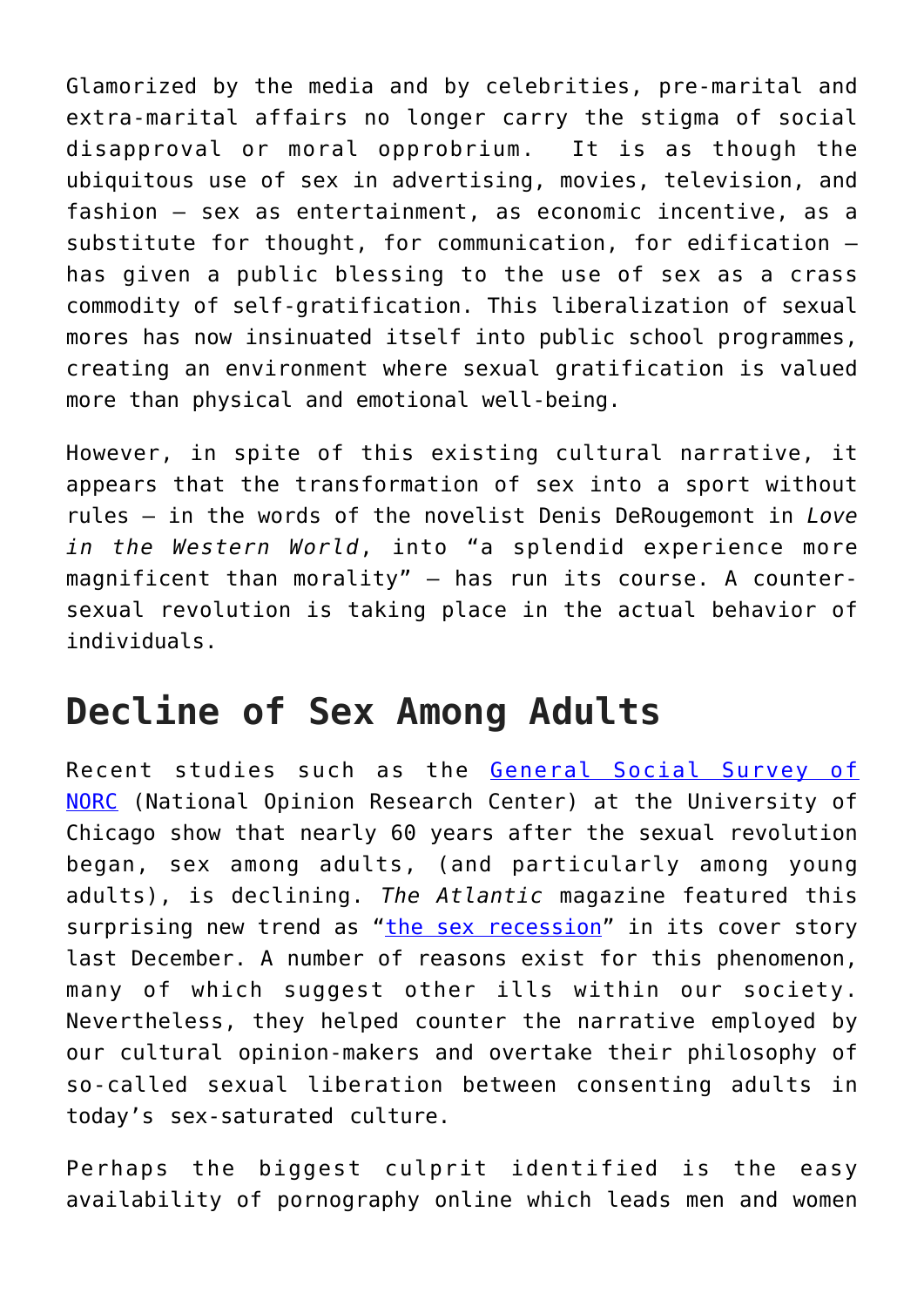to engage in masturbation. From [1992 to 2014,](https://www.theatlantic.com/magazine/archive/2018/12/the-sex-recession/573949) 54 percent of men and 26 percent of women reported engaging in sexual self-stimulation on a weekly basis. In [Japan,](https://www.theatlantic.com/magazine/archive/2018/12/the-sex-recession/573949) the idea of self-sex has become so popular that sophisticated sex dolls have been created to satisfy sexual cravings, and old fashioned brothels have been replaced by "onakura" shops where men pay to masturbate in front of women.

Apparently, a new generation of Japanese men has "found the imperfect or just unexpected demands of real-world relationships with women less enticing than the lure of the virtual libido." A number of women, on the other hand, have become leery of sexual encounters because many men have learned about sexual relationships by watching hard-core porn which often portrays rough sex (choking, hitting, rape) as normal. This abusive sex has fueled the #MeToo movement to highlight sexual assault of women.

The digital effect is not limited to pornography or to unmarried individuals. Sexual activity often decreases because of dysfunctional personal relationships that may have been brought about by the increased availability of online entertainment and other digital usage. As one married woman is **quoted**, "We'd probably have a lot more sex if we didn't get home and turn on the TV and start scrolling through our phones."

As helicopter parenting becomes more widespread, children enjoy less unsupervised free time, which traditionally was where they learned to easily and naturally form relationships with their peers. Pressure from parents and other authority figures to focus on self at the expense of relationships as one grows into adulthood has also taken a toll. In turn, the intense desire for personal economic security displaces the responsibility of a home, a spouse, and potential children as a primary goal in life.

The inability of many young people to form relationships has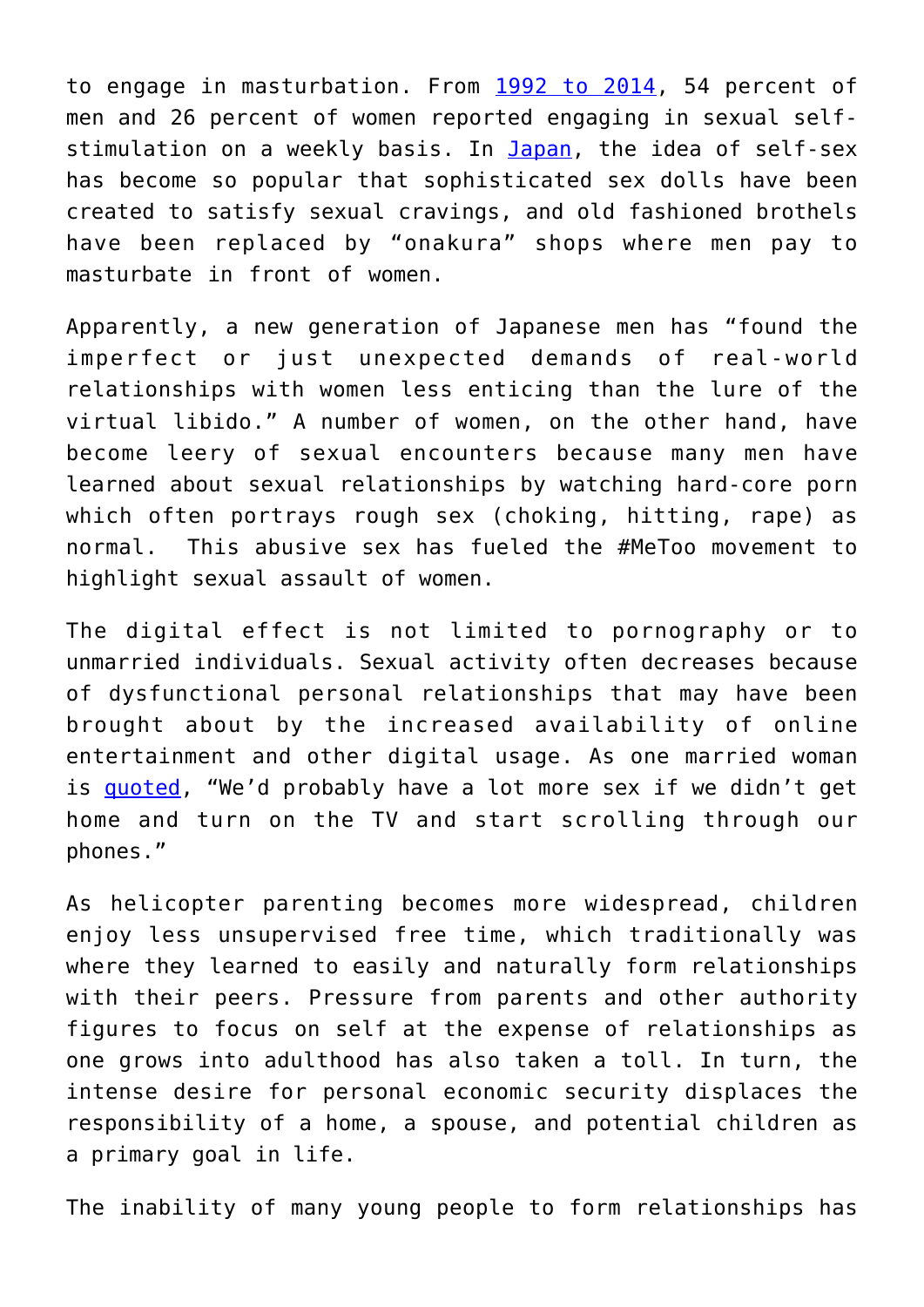led to increased usage of online dating services and a diminishment of social spaces where young people can meet, be it church gatherings, school, or introductions by family and friends. A real fear has evolved that relationship sex is unobtainable and inhibits the idea of romantic coupling. Speaking of his generation, one young adult [says](https://www.theatlantic.com/magazine/archive/2018/12/the-sex-recession/573949) "I never really learned how to meet people in real life."

While casual relationships with no emotional involvement the [hookup culture](https://www.thepublicdiscourse.com/2018/10/39423/) – have led to a decrease in committed and romantic relationships, a number of young adults are choosing to opt out of that formerly popular lifestyle because they find it unsatisfying. "Hooking Up" separates sexual function from the person. A purely physical relationship also negatively impacts one's sense of self-worth. One disgruntled individual [admitted](https://www.theatlantic.com/magazine/archive/2018/12/the-sex-recession/573949/), "We hook up because we have no social skills. We have no social skills because we hook up."

The lack of social skills has led to confusion about social signals: Am I being "hit upon," or is someone simply making a friendly gesture? Paranoia about the intent of a person engaging in friendly chatter is taking root, and many avoid romantic overtures for fear they may be unwelcome or misunderstood.

Today's emphasis on physical fitness has also led to feelings of physical inadequacy, since a person may have a self-image that has no relation to his or her actual appearance. Nevertheless, a false body image may deter him or her from feeling comfortable in their relationships with the opposite sex and lead to greater isolation.

Our busy lives often lead to sleep deprivation and psychologists inform us that such deprivation not only creates greater stress in one's life but also can suppress sexual desire.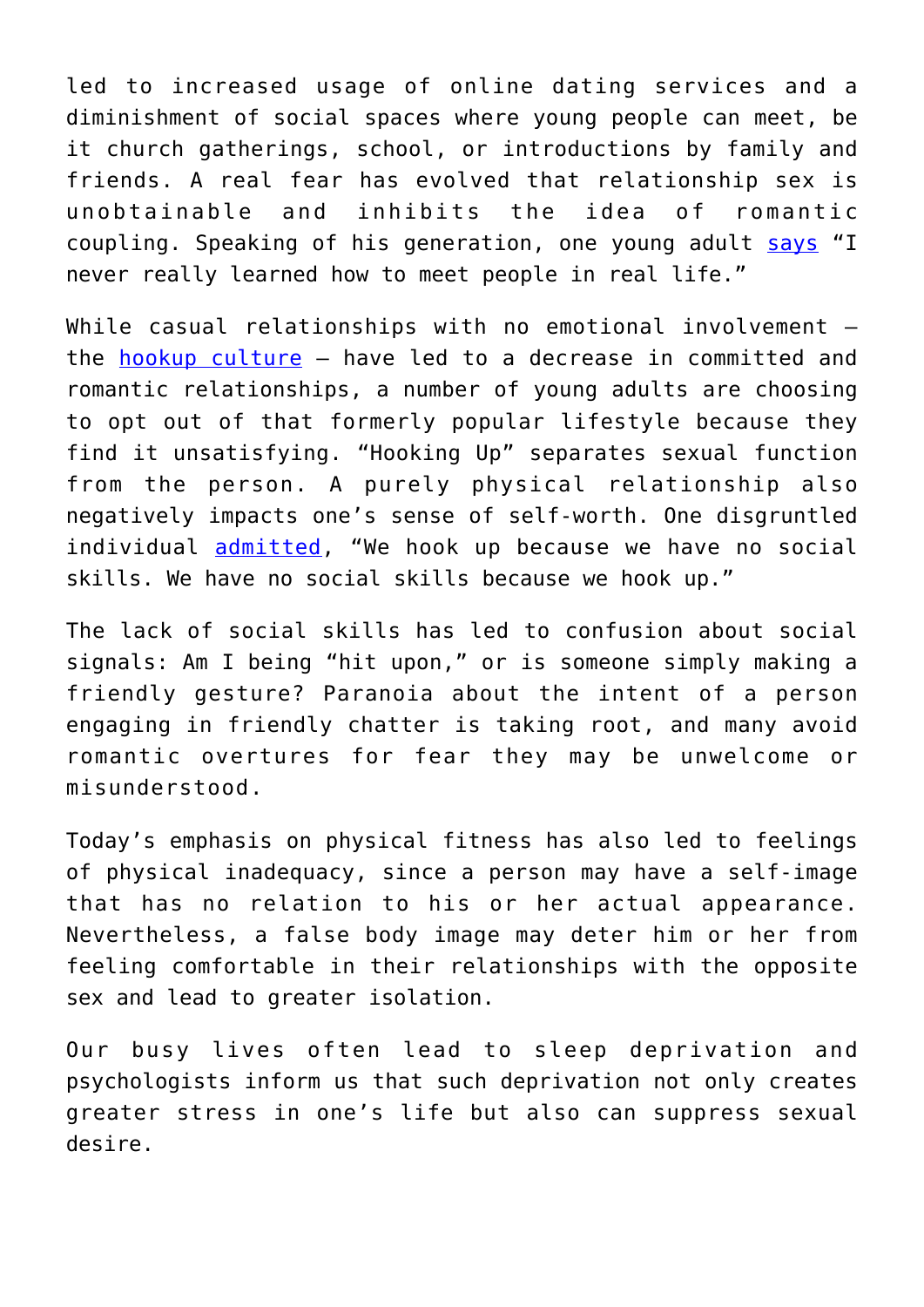## **Delayed Marriage**

Throughout most of the 20th century, the most common living arrangement among 18 to 34 year olds was living with their romantic partner. This tendency peaked around 1960 when 62 percent of young adults lived in a romantic coupling arrangement and only one in five lived with their parents. By 2014, for the first time in more than 130 years, according to [Pew Research,](https://www.pewsocialtrends.org/2016/05/24/for-first-time-in-modern-eera-living-with-parents-edges-out-other-living-arrangements-for-18-to-34-year-olds/) a majority of 18 to 34 year olds were likely to be living in their parents' home rather than with their romantic partner. The lack of privacy in their parents' home certainly causes a decrease in opportunities for romantic coupling.

Moreover, commentators suggest that young people today have an [inability to form lasting attachments](https://www.suzannevenker.com/dating/how-to-have-a-successful-long-term-relationship-is-the-most-pressing-issue-of-our-time-part-1/) that potentially led to marriage. "Generation Z, as well as the Millennials who preceded them, have been given zero guidance and encouragement when it comes to building a relationship with the opposite sex."

Academic and professional success has taken precedence over relationships. Many of those in their twenties have shifted away from seeking a life partner, leaving this task and childbearing till [later in life](https://www.today.com/health/americans-are-having-less-sex-here-s-why-it-matters-t151817). The average age of first marriages in the U.S. today is the [highest it has ever been.](https://www.womenshealthmag.com/relationships/a19567270/average-age-of-marriage/) For women it rose from 20 in 1950, to 24 in 1990. It is now over 27 for women and 29 for men (2017 figures). In a 2014 [Pew](https://www.womenshealthmag.com/relationships/a19567270/average-age-of-marriage/) [survey,](https://www.womenshealthmag.com/relationships/a19567270/average-age-of-marriage/) two-thirds of millennials believed society is "just as well off if people have priorities other than marriage and children." Because one's sexual drive tends to diminish as one gets older, one net effect of delaying marriage is our falling fertility rates.

Another factor limiting marriages is the ease of abortion. In previous generations, if a single girl became pregnant, many couples would choose to enter into lifelong marriages. Today,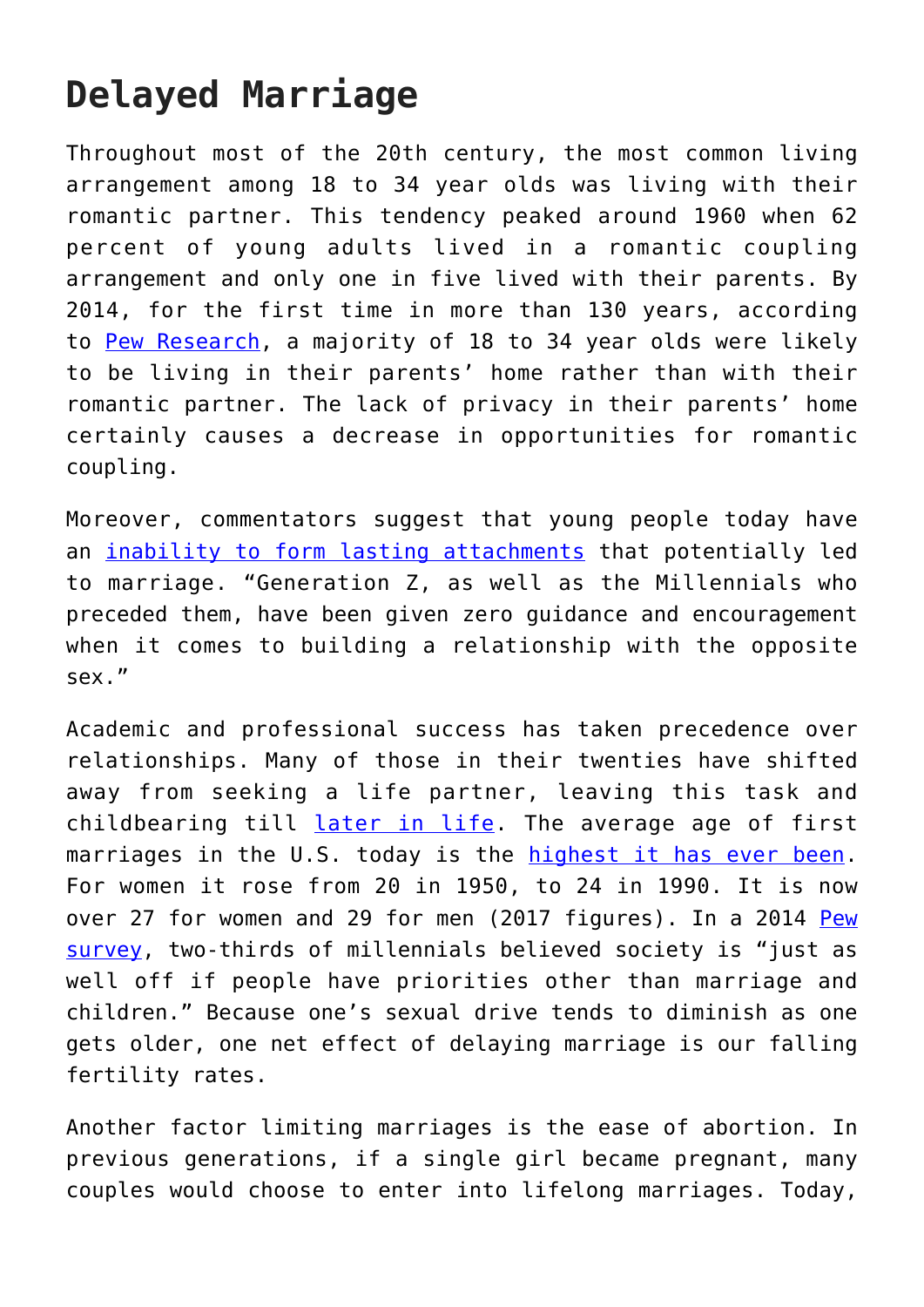many such couples choose to abort the child and continue on with their single lives.

In addition to the many factors shown above, part of the reason young people struggle to engage in romantic coupling is their fear of repeating the high divorce rate among their baby boomer parents. Thus, they suppressed their desire for marriage and made their career the center of their lives, and some observers suggest that many young adults have lost an understanding of the purpose of marriage and sex, including companionship, pleasure, and children.

## **Religious Values Help Overcome Relational Difficulties**

Religious believers hold the biblical view that the nuclear family is the bedrock of a healthy society. To them, marriage is G-d's method to support "the consequences of the procreative potential of sex." They consider the family unit as the optimal environment for the care and nurture of children. This idea of marriage and families based on the universal and enduring values created by G-d thousands of years ago (Gen. 1:28, 2:18, 2:24) has been transmitted down through the generations by the Abrahamic faith traditions (also known as the Judeo-Christian worldview and the Noahide Laws).

Those who identify as observant in their faith generally marry younger than those who do not, and a greater percentage of religious minded than secular individuals maintain celibacy before marriage. They also avoid engaging in many of the negative factors set forth in this article (such as pornography usage) that has led to the decline of sex among adults. [Numerous studies](https://www.ncbi.nlm.nih.gov/pmc/articles/PMC5439973/) describing the social correlates of viewing pornography show that porn watchers are "less religious by a variety of different measures."